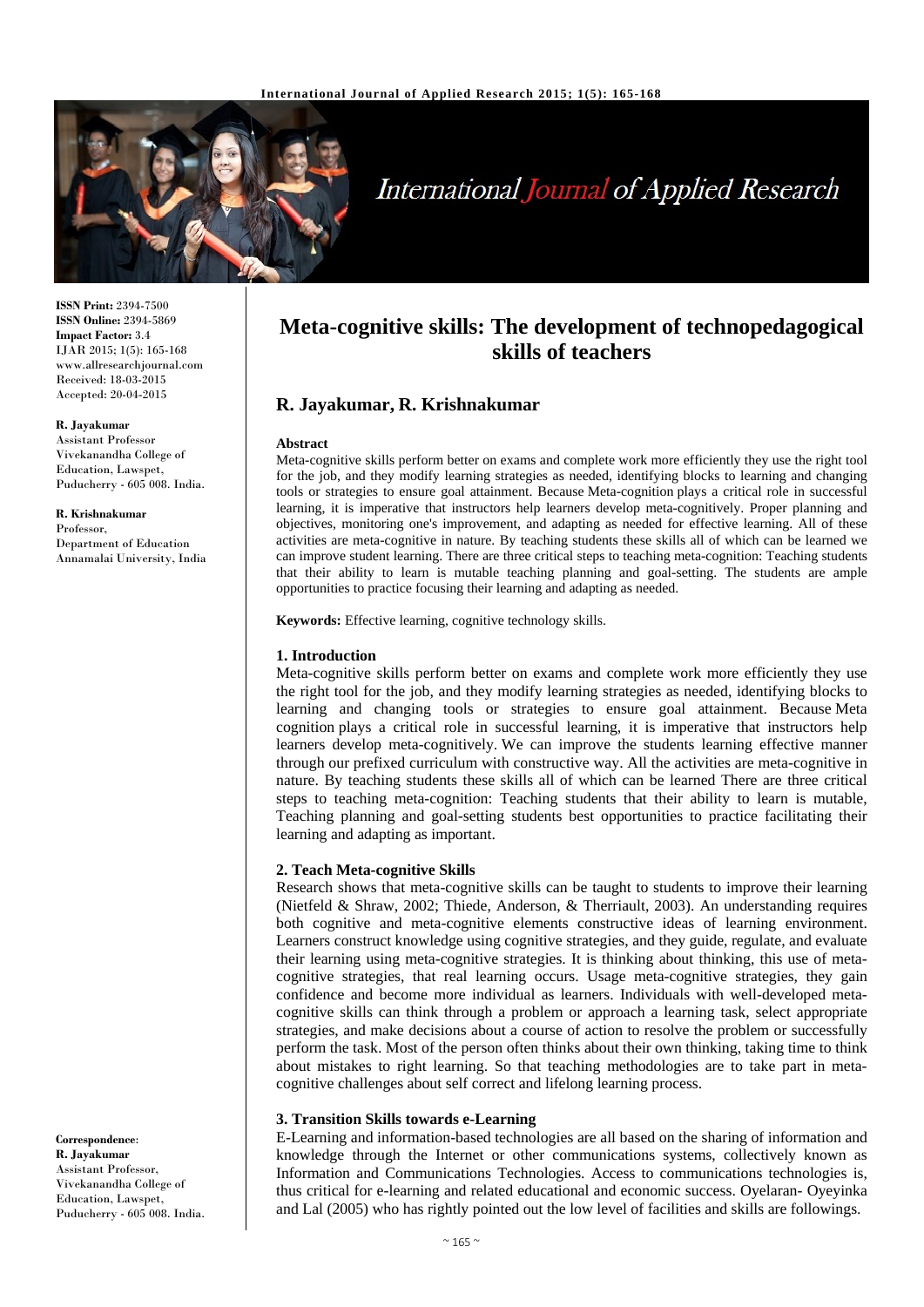International Journal of Applied Research

| SI. No | <b>Transition Skills towards e-learning</b> |
|--------|---------------------------------------------|
|        | Low income                                  |
|        | Low knowledge                               |
|        | Physical Infrastructure                     |

The rapid rate of suitable of mobile phone technology among even rural and poor areas, for example, has been a surprise. Although the mobile sector is important, other communications technologies, such as broadband Internet, cloud computing, computers and the host of related information products and services commonly available in developed countries, have thus far lagged.

Most probably many countries are now implementing the technology is ambitious strategic frameworks to support their human capital initiatives. These are often focused on areas such as social inclusion, the health of school age children, nutritional support, programs to support girl education, and modernization of the curriculum including technology skills. The challenges existing in schools, however, could restrict the e-learning technologies' effectiveness and particularly their sustainability in schools over the long term. The following section briefly describes the challenges that many educational programs are facing and how e-learning and ICT initiatives are expanding despite these. Indeed, e-learning and new technologies are being incorporated in some cases to address these learning challenges.

#### **4. Development in Educational Systems**

The development of educational attainment and other aspects of human capital development required an increasingly knowledge based global economy. The quality of education is not where it needs to be either with outdated curriculum. Meanwhile, in middle-income economies, quality and quantity of secondary and tertiary graduates are among the driving factors behind economic and social performance (Verspoor 2008). The majority of the population is either rural based, or recent migrants to urban areas. The schools need to improve educational attainment of their citizens by transitioning their educational system. Schools have reacted by having larger class sizes, by rotating teachers (having classes work without teachers), and by sharing trained specialty teachers between schools (teachers travel between schools). Less number of trained specialty teacher are particularly severe in subjects such as math, physics, chemistry, science and English.

# **5. Skills of teachers**

Three components of this program that development of techno-pedagogically skilled teachers:

- (a) meta-teaching,
- (b) technology exposure, and
- (c) critical reflection

According to Beaudin and Hadden  $(2004)$  <sup>[3]</sup> has classified three components follows.

The use technology effectively is a major area of concern to prepare for educational purposes. Effective technologies are use includes as linking curriculum outcomes with various technologies, establishing a learning context of discovery and process in the use of new technology, collaborating with others both face-to-face and virtually to achieve learning outcomes, simulating real-world environments, and assessing outcomes. Successful programs must also engage in meta-teaching and process-oriented instruction to foster effective technology use in their students. One important and significant shortcoming of faculty modeling is that the methods of integrating technology at the university level, the methods most familiar to the

majority of pre-service teachers are quite different than the methods for teaching in a K-12 system.

A focus on the process involves the premise that there are different forms of knowledge that can be fostered by and through the instructional use of technology. For example, cognitive and developmental psychologists have examined types of knowledge that change as learners advance from being intermediate learners to advanced learners; According to (Paris, Lipson, and Wixson 1983) has classified as three major types, such as

- a) Declarative knowledge includes both ideas related to structure and goals as well as information helpful in developing goals and changing task conditions. The following assertion expresses an example of such knowledge: "I know that my comprehension goals differ when reading newspapers and textbooks".
- b) In contrast, procedural knowledge includes ideas related to how certain actions are executed, and
- c) Conditional knowledge includes strategic ideas about when and why to apply various actions in different contexts (Paris, Lipson, and Wixson 1983, 303; Pressley and Harris 1990). A process-oriented focus to technology integration in teacher education encompasses all three forms of knowledge such that pre-service teachers not only gain substantial exposure to and proficiency with technology but also discover effective and efficient strategies for teaching and learning through technology. Through the use of meta-teaching, pre-service teachers become aware that teaching with technology is about learning both teacher learning and student learning. The approach to meta-teaching that is most fitting to this work is Timpson's description of his running conversation about teaching and learning where all of us the instructor, the students, and I engaged in a collective and complex metacognitive task of thinking about instruction and how to make improvements while in the midst of it. We continually asked pre-service teachers to think about technology and what was happening within their online classroom. In addition, we asked them to consider how the activities would change in their own classroom, and as they did this, they learned how to learn and how to teach with technology as they developed into a community of learners (Brown, Campione, and Day 1981) <sup>[6]</sup>. The learning process highlighted by fundamental process that was developed within the course. The questions raised within this process are in no way intended to be exhaustive; rather, the process was intended to be a starting point for pre service teachers to begin to think about what they are doing when learning about technology for teaching and learning.

# **6. Technology Skills usage**

Then the students were asked to think about the ways in which the technology could be used in classrooms and to make informed judgments about its advantages and disadvantages for teaching and learning. The usage of online materials is to learn more about the technology as part of becoming informed about it learning possibilities. This process formed the explicit structure of the course. Students were encouraged to see that they could use this structure when they encountered any new technology and to understand that they could use technology to learn about technology. We have heard the argument that effective technology integration should begin with the curriculum area such as social studies or science and move to finding technologies such as cloud computing or digital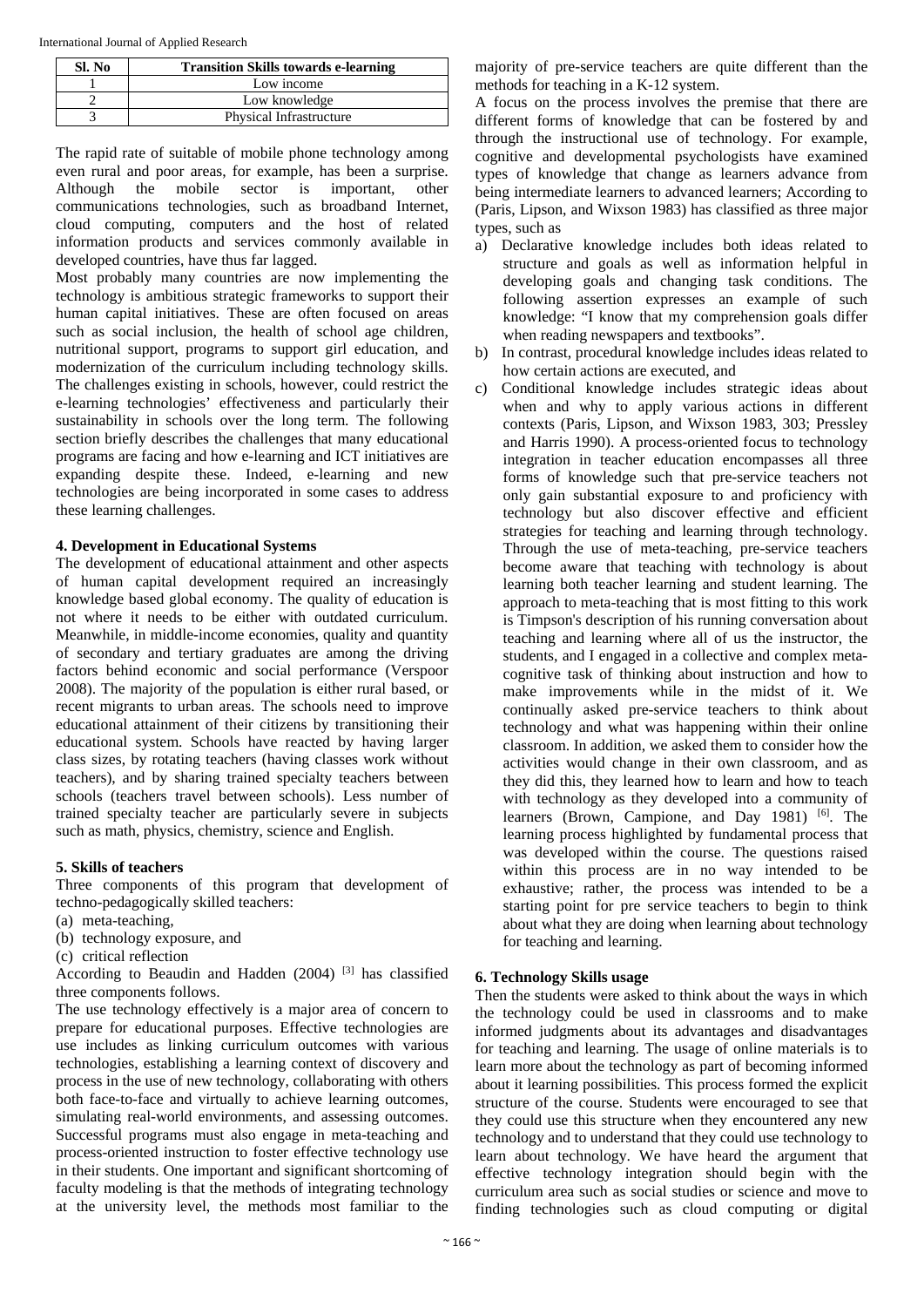imaging that are appropriate for the given curriculum. This implies that educators should use technology to assist in effectively and efficiently achieving curriculum objectives. It is important to understand the context of the experiences the questions intended to be exhaustive.

#### **7. Technology Exposure**

The technology exposure something far more than just having students develop skills in a particular technology. New technology can exposure includes all of the following: integration methods, lab protocol, developing technology skills, and learning how to gather tutorials and learning materials from the Internet. We hoped that virtual field trips would be an effective method to assist in exposing teachers to real-life or real-classroom technology integration. In the virtual field trip component of the course, we intended to present video clips of various technology-rich classroom settings. Questions related to the video clips would be the catalyst for the teachers to reflect and discuss collaboratively what they were watching. Virtual field trips have the potential to target two major areas of common concern in teacher technology preparation.

## **8. Critical Reflection**

Critical reflection is thinking about what one does when one teaches with technology, requiring reflection on one's teaching and on the technology used. Being critical about technology integration is a time-consuming and difficult task for teachers.

#### **9. Technology enabled meta-teaching**

The teachers follow the process of learning to teach with technology they learn how we expect them to teach. For example, the students to read a few online articles on the use of graphic organizers in the classroom, including articles that support the technology and those that criticize it. This sampling of articles gives the students an idea of what graphic organizers are about. Next, students are asked to download a trial version of Inspiration, a graphic organizer software program. The online module exposes students to various examples as they link to, and view, several completed Inspiration documents. When prompted, students then link to several online resources providing exemplars of various subject specific lessons that have integrated Inspiration to demonstrate understanding of the value of concept mapping software as a cognitive tool for developing structural knowledge. The students create a simple Inspiration file to brainstorm uses of technology in their subject area.

After the students complete the assignment, they think about what they did: how they learned about a new technology, read about the ways to integrate it in the classroom, viewed lessons using the technology, explored the technology itself, and then shared it with their colleagues. They discuss the outline of the activity and review the results of their work, considering how they learned about a new technology. They realize that they have the skills to acquire what they need to teach with technology, and more importantly, they accept the role of learner as an ongoing one a journey that never ends. During this process, a critical component comes into play when students are asked if they did, in fact, view their peers' documents. Was the sharing of documents via the class discussion board effective? In this example, the instructor and the students discuss ways of improving the lesson, including changes that would be required for various classrooms, how one might ensure that students benefit from sharing, and how to further expand on the lesson. Simple completion of a task is

not enough; we must constantly reflect on the experience, looking toward improving our teaching and learning with technology and assessing the potential and resulting effectiveness toward student learning. In short, we ask our students to be attentive, intelligent, reasonable, and responsible; in other words, we ask that they use Lonergan's transcendental method. Instruction within the online course is designed to be intensely student-centered, providing personalized learning opportunities oriented to meaningful issues in teaching and learning with technology. Further, the online environment is designed to permit a high degree of interactivity both with content of various kinds, links to databases and information sources and with people, experts, other students, and the instructors. It also creates a technology culture of use where students must use technology tools and environments to work with one another, arrange their schedules, submit assignments, and meet other course requirements. The students' immersion in a technology-rich learning environment provides further opportunity for teaching and learning using technology. What is crucial here is not only are they learning in a technology-rich environment and therefore gaining technological skills, but they are also coming to appreciate that the technology is enabling the learning because of its implicitness within the learning model.

At present our meta-teaching, we require students to make explicit connections about technology both as prospective teachers and as current and future learners. This approach to learning provides a model of how to create a technologyenhanced learning environment, which the teachers experience for themselves they learn the principles of designing learning environments that can be transferred into their future classrooms.

### **10. Conclusion**

This paper reveals that a working definition of technopedagogically skilled teachers and exemplified how a hybrid approach of meta-teaching, technology exposure, and critical reflection can be used to enhance instruction. Prepare technopedagogically skilled teachers; it is crucial that we incorporate stick on of technology and pedagogy to our teachers with skills. The present education scenario in our country demands such as a techno-pedagogical skills that strengthens the teaching learning process through acquisition of quality knowledge would be more effective if the skilled transition.

#### **11. References**

- 1. Bailey JL, Stefaniak G. Preparing the information technology workforce for the new millennium. ACM SIGCPR Computer Personnel 2002; 20(4):4-15.
- 2. Bakia M, Murphy R, Anderson K, Estrella G. International experiences with technology in education: Final report. Washington, D.C.: U.S. Department of Education, Office of Educational Technology, 2011.
- 3. Beaudin L, Hadden C. Developing technopedagogical skills in preservice teachers. In Proceedings of World Conference on E-Learning in Corporate, Government, Healthcare, and Higher Education Norfolk, VA: Association for the Advancement of Computing in Education, 2004, 492-498.
- 4. Beisser SR. Technology mentorships in higher education: An optimal match for expanding educational computing skills. In Faculty development, ed. B. Gillan and K. McFerrin, 2000, 441-447.
- 5. Beisser SR, Kurth JL, Reinhart P. The teacher as learner: An undergraduate student and faculty mentorship success.